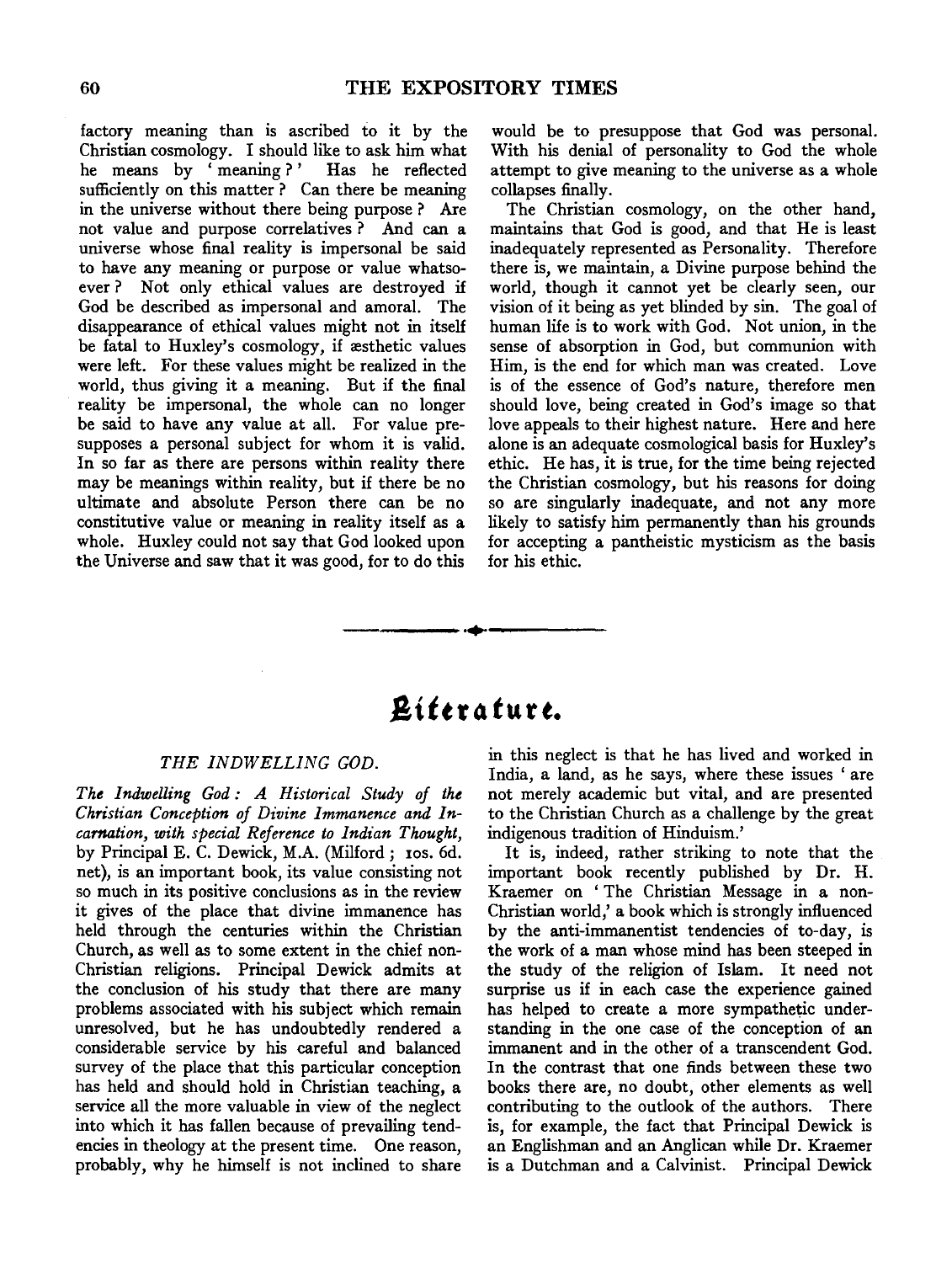is quite aware that the influence upon him of the Anglican tradition has almost inevitably guided in considerable measure the direction of his thinking. The two streams of Hellenism and Hebraism which Matthew Arnold detected as present in another sphere in his day are to be found to-day in theology, as Canon Quick has recently pointed out, and each has its own value and importance.

Principal Dewick finds the post-War reaction against immanentism moulding both Anglo-Catholic dogma and Barthianism, two movements that one would not suspect of close kinship. In the case of the former he shows that such immanentists of *Lux Mundi* and *Foundations* as Gore and Temple have in later years undergone a remarkable transformation. It is, however, in the latter movement that hostility to immanence is to be found in its most extreme form. Principal Dewick endeavours to present it fairly and to do justice to the positive gains to religion that Barthianism unquestionably brings with it. 'The perplexity,' he says, 'and even antagonism which Barth's methods of argument arouse almost instinctively in the mind of the average English reader are partly due to the contact between two types of mentality, neither of which is familiar with the methods of the other ; and partly to the difficulty of understanding the finer shades of meaning in technical theological terms when translated from one language into another.'

It is interesting to note that the extreme Barthian doctrine of transcendence, divorcing God wholly from the world, results in our work on earth becoming only 'play,' just as the Vedantist finds as a consequence of his doctrine. And, again, to the Barthian, apparently, Christian service is to be done, just as the *Bhagavadgita* enjoins, in a spirit of indifference. What that Hindu Scripture calls ' work done without desire ' is not unlike service rendered in obedience to God, indeed, but with a full recognition of its futility. Here, as was to be expected, 'monergism' and acosmic monism come to quite similar conclusions.

Principal Dewick does not seem to have noted that Dr. Brunner is not now to be counted among the ' monergists.' He holds what he calls ' the fundamentally opposed doctrine of personal correspondence.' Not every one can hold together, as Karl Barth himself can, such a counsel of extremes, as we find in his teaching, and modifications may be expected.

Faith in God, the Indweller, Principal Dewick holds, and surely rightly, ' is in some form a necessity for religion and any attempt to suppress it is bound to fail, for it stands securely rooted in the laws of the spiritual world.' Barth stands at one extreme in the interpretation of the Christian doctrine of God and the world, while Eckhart travelled far in his time to a directly opposite extreme. Eckhart suddenly awoke to his error when he realized that if he was right in his speculations then God could not be love. Surely one must come to the same conclusion if God is solely transcendent. When we survey the alternatives we are compelled to agree with Principal Dewick in ' the wisdom of the Middle Path.'

#### *THE MINISTER: HIS WORLD AND HIS WORK.*

We find Professor William Adams Brown (whose works on theology are so widely known) in *The Minister: His World and His Work* (T. & T. Clark; 7s. net) on a line of research which is to most readers somewhat unexpected. He is concerned with the relation of the minister, not to projects of intellectual worth to the Faith but of value to the community. This is a study of pressing tasks and problems in actual practical work. In the preparatory chapters he seeks to establish the true basis for his theme by surveying the world in which the minister finds himself. We speak of the Church as Apostolic. But if we could bring back St. Paul to life, and take him for a tour of our American churches, he would not know how to reconcile their imposing edifices, and still more their elaborate bank accounts with the primitive simplicity of the Corinthian Church. How different is our environment from that of the Corinthian Church. How different is our environment to-day. Science has not only accelerated speed, it has annihilated space. It has brought East and West together and, with the rapprochement, it has brought to birth a host of problems unforeseen. The authority of the Christian revelation is challenged. In Russia that authority is uncompromisingly rejected. We are told that religion is the opiate of the people, beguiling them by the promise of happiness after death to prevent acceptance of present-day evils. The issue is between Christ and Cæsar as it was in the days before the conversion of Constantine. In the midst of this unspeakable period is set the Church. She has been defined as a society which hazards her reputation by association with the unworthy, and so perpetuates the incarnation of her Lord. It is true that we cannot demonstrate the existence of God. Yet multitudes of highly intelligent people have been convinced that of all possible explanations of the world that of theism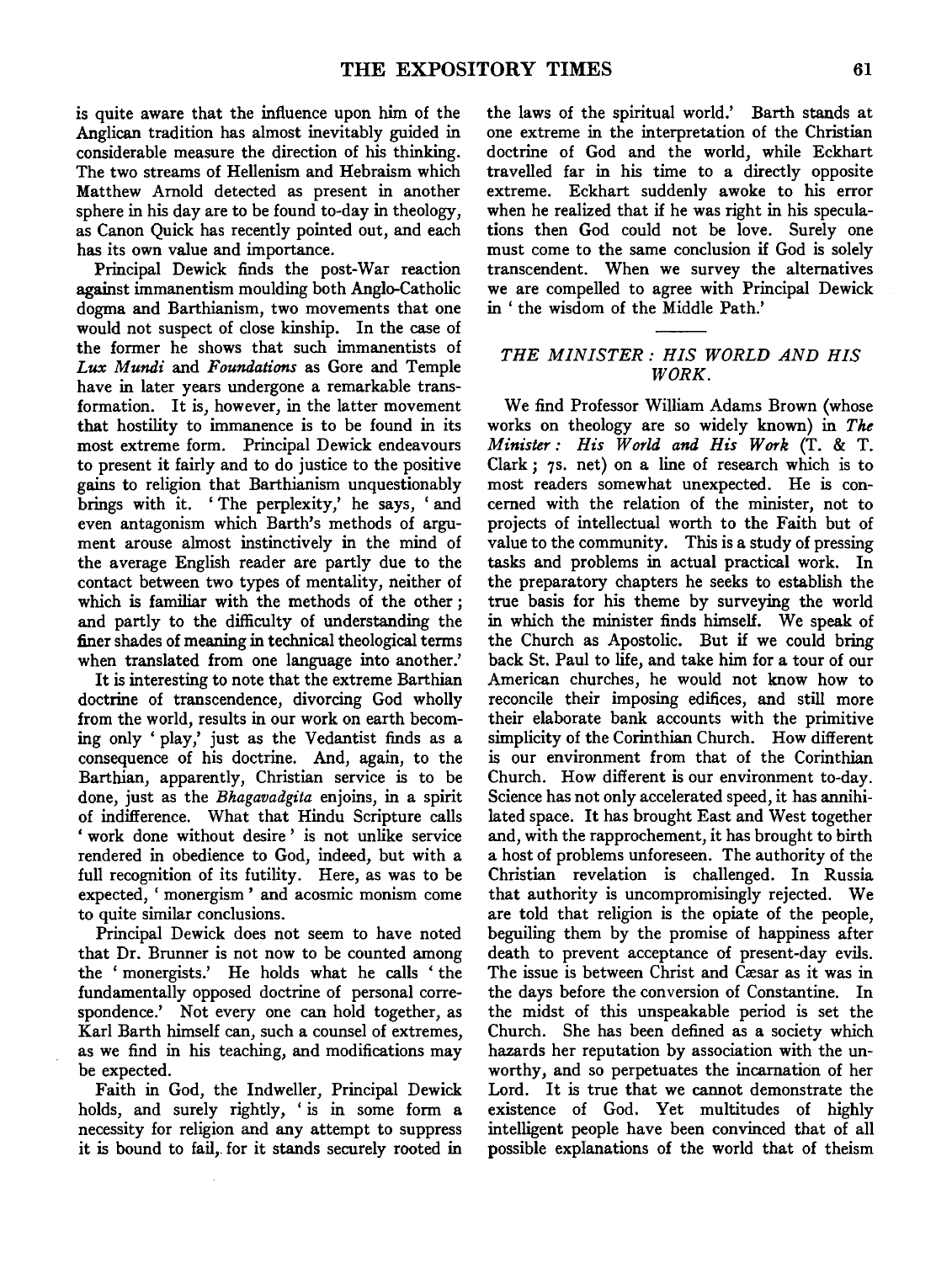is the most reasonable. Even science is willing to admit that in the present trend of thought it is as easy to begin with mind as with matter. Yet to establish a basis of belief is not sufficient. Many people who believe in God quite sincerely have no vivid consciousness of His presence. God is not something that we create, but something that we discover. A Dutch philosopher said that religion begins when a man applies the personal pronoun to God. Often it is just our sense of being forsaken that opens our eyes to the place where God is really at work. There is an inadequacy that leads us beyond ourselves for help. There is a misconception in our thinking, if we imagine we can read God only when we leave Nature and men behind. Nature is the instrument which He is using for His self-revelation. When we meet Jesus we discover for the first time that which answers to what is deepest in ourselves. He becomes in the truest sense God's Word for us. No longer is He simply a man among men, but God manifest in the flesh for our salvation. The Bible is God's Book to us, not because it tells us what happened in the world long ago, but because it tells us what is happening in the world to-day, and what may happen to us. There is no challenge to faith in what we see which has not been *met* by faith in the past, and vanquished.

The needs of our time and its many enigmas bring into prominence the need to restore the teaching-office of the ministry. Great numbers of our children are growing up practically pagan. They have not even a bowing acquaintance with that greatest of treasures, the English Bible. The rank and file of our ministers, Professor Adams Brown contends, fail to take the teaching-office seriously. We have to understand the religion that we profess. We have to impart our knowledge to those who possess it not. Christianity is challenge as well as promise. It summons to conflict, as well as providing an assurance of peace.

This suggests to the practical person the need of some revision of our curriculum in training. The author tells how again and again across the Atlantic he has to meet complaints that the graduates of the seminaries are not fully equipped to solve the daily problems of their parishes. What we have to bring men is not simply an ideal, important and indeed essential as that is. Evidence is required that there is a power at work in the world which is translating that ideal into reality. This is part of the motive of Professor Adams Brown's thesis. His contention is that the successful evangelists have made *witness* their stock in trade. It is our

own paganism, our own imperfect application of the principles of the gospel that has been the responsible factor in rival cults. We must carry into every situation the tonic of an unconquerable faith.

# *RELIGION IN GERMANY.*

It is very difficult (almost impossible) to follow intelligently the course of the Church controversy in Germany from the occasional fragmentary news about it in the daily press. The Rev. A. S. Duncan-Jones, the Dean of Chichester, has rendered a valuable service in offering us a well-informed, discerning, and sympathetic record of  $it$ -The *Struggle for Religious Freedom in Germany* (Gollancz ; 8s. 6d. net). His account of the principles of National Socialism should make clear the inherent antagonism of the Totalitarian State, even if professing to be based on positive Christianity, and offering an assurance of the freedom of the Church. The demand that the Evangelical Protestant churches should adopt a constitution in conformity with the principles of the State was accepted by the churches, although inconsistent with this assurance of freedom. Within the Church, a party, ' The German Christians,' soon made clear what this positive Christianity meant, and, snatching power by illegitimate means, sought further to conform the action of the churches to the policy of the State in the arbitrary dictatorship of the Reichsbishop Miiller. This challenge was accepted by the Confessional Synod, who exposed the paganism of the positive Christianity, and opposed the Reichsbishop's misrule. Even the State had to recognize the failure of his dictatorship; and, suspending him from the exercise of his office, replaced him by a civil servant, Herr Kerrl. His appointment of a Committee of pastors under the chairmanship of the highly honoured and widely trusted Dr. Zöllner to bring about order with a view to the restoration of self-government in the Church looked like the first step in a movement towards reconciliation. Thwarted by agents of the Government on every hand, this Committee was forced to resign; and not long after Dr. Zöllner died. Herr Kerrl then showed his true colours, and assumed the rôle of a dictator, seeking by financial pressure, issue of numerous decrees, imprisonment of pastors who disobeyed, to break down all opposition. The victim of this policy, who attracted the eyes of the world, was Dr. Niemoller; his virtual acquittal was a credit to the Court which tried him ; but his re-arrest and imprisonment in solitary confinement in a con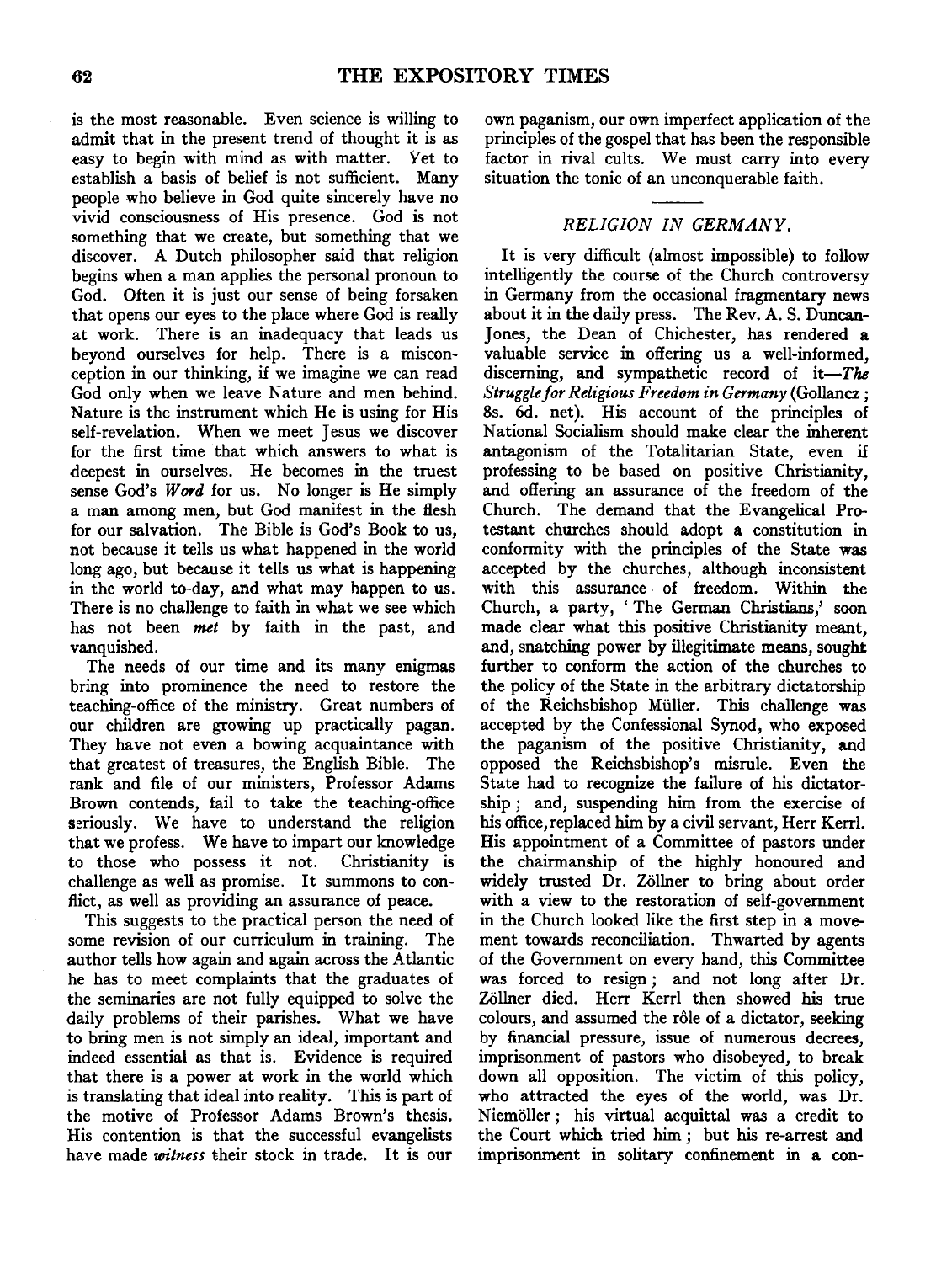centration camp by the Secret Policy shows the ruthlessness of the State in enforcing its Totalitarian claims. There does not seem to be any relaxation of that policy. The danger most apprehended by the Confessional Church is the corruption of youth in the capture of the schools for the world-view (Weltanschauung) of National Socialism, and the use of education as antichristian propaganda. Despite the Concordat with the Papacy, Roman Catholicism in Germany is being exposed to as severe repression. The ecclesiastical situation in Austria, since its forcible annexation, is precarious and confused. That 'the positive Christianity' of National Socialism is another religion than the Christian is a summons to ' Christian solidarity,' not only within Germany itself but throughout the world. The Christian churches of Great Britain can strengthen and encourage the persecuted witnesses of the gospel, not in Germany only, for the persecution is widespread, by their witness to the gospel, and their claim for the churches to be free to preach it. Such is a summary of the contents of this competent, interesting, and important book, which deserves careful and prayerful study, as the struggle for religious freedom in Germany is but one phase of the conflict of to-day between Christ and Antichrist.

## *THE CHRISTIAN MESSAGE TO AFRICA.*

*The Church and Primitive Peoples,* by Mr. Denys W. T. Shropshire, C.R., B.Litt., D.Phil. (S.P.C.K. *;* 12s. 6d. net), is a substantial volume investigating with much fullness and detail ' the religious institutions and beliefs of the Southern Bantu and their bearing on the problems of the Christian missionary.' It is one of a considerable number of books recently published that seek to contribute to a solution of what Messrs. Melland  $&$ Cullen Young in a recent volume call ' the African Dilemma.' Dr. R. R. Marett, who contributes a Foreword, asks how we are to frame a just estimate of the value of our civilization for the natives of Africa. Much of the dilemma that is presented to us is concerned with the answer to that question. Dr. Shropshire provides material that should be most useful in forming a just estimate of the value of the African civilization as well. With this subject, however, this review will not attempt to deal. Two interesting sentences of Dr. Marett may be quoted. ' Here,' he writes, ' is the opportunity of the missionary-somehow to combat the tendency (on the part of the African) to lose heart. His duty is to supply the psychological bridge-work.'

Dr. Marett is dealing with the ' civilizations' that meet and conflict in Africa. But in addition to that conflict there is a religious conflict, and it is to what Dr. Shropshire says in regard to it that we wish to give some consideration. It is true that in the case of Africa a division can hardly be made between the social and the religious. At the same time, the presentation of the Christian message to Africa can be considered by itself apart from the many difficult questions that arise with reference to tribal laws and marriage customs. Thus, after an account of the religion of the Southern Bantu-largely ancestor worship-Dr. Shropshire sums up the values he finds in it and then draws some interesting conclusions. ' If Christianity,' he writes, ' cannot find a place for this worship then it has not yet found itself and is not the religion it claims to be. . . . The tendency to this type of worship is a primal impulse probably rooted in the essential divinity of man and the second great commandment. "We are God by participation," says S. John of the Cross, and to this truth ancestorworship is rooted. If this is so, it is futile to suppress it, and transformation and transmutation are the only possible solution. It is part of the very soul of the human race and represents the truth enshrined in the twofold nature of the God-man, our Lord and Saviour Jesus Christ' (p. 371).

Dr. Shropshire goes on to relate this African worship to ' the doctrine and practice of the Communion of Saints.' 'No doubt,' he concludes, ' such a measure of approach to primitive and indigenous religion is fraught with great dangers.' They are dangers that are apparent to this day in the still surviving Mediterranean paganism and should at least make one hesitate before accepting a course that might have similar consequences for the Church in Africa. Again he emphasizes (p. 437) that Christianity must be presented to the Africans as ' the fullest expression of that for which their fathers groped,' ' not as something foreign to them but a linking on to the best of their aspirations.'

It is worth while to place alongside of these statements the view of Dr. H. Kraemer in his recent book on ' The Christian Message in a non-Christian World.' To him, in spite of his real sympathy with primitive peoples and his recognition of the necessity of understanding their 'folk-ways' and religious customs and of entering into their thoughts and dreams, it is clear that Christianity must be placed before them, not as 'a linking on to the best of their aspirations,' but as a divine word that conronts and judges them. 'Paganism and the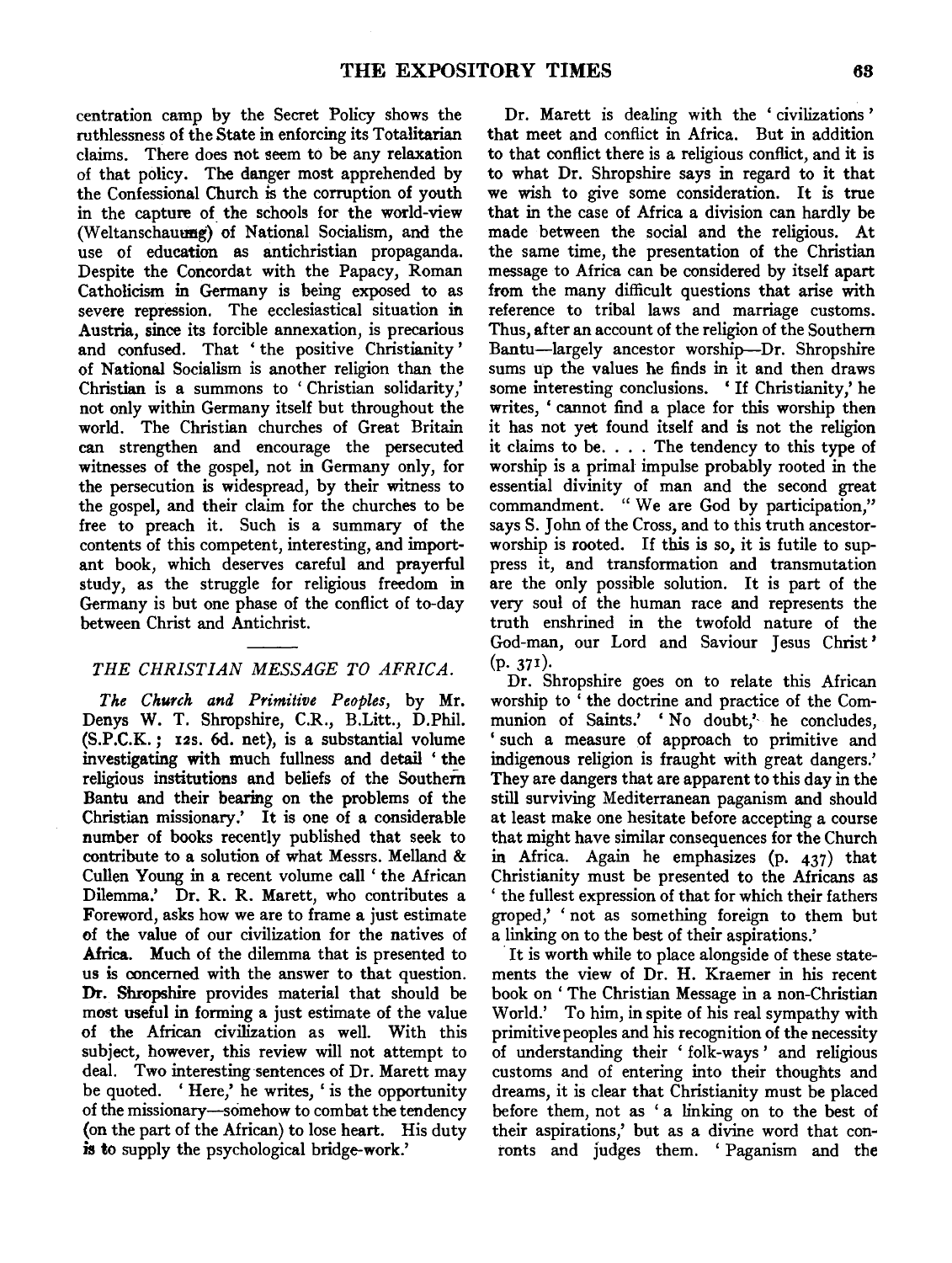prophetic religion of Biblical realism are not continuous with each other.' It is evident that there is a sharp divergence between the two views here presented. Perhaps one reason for this difference is that Dr. Shropshire belongs to the Anglican tradition, to which the Incarnation may be said to be.central, while Dr. Kraemer inherits the Reformed doctrine, to which justification by faith is central. First in ' the immediate Gospel for the Bantu come the sacraments,' according to the former. To the latter 'the message of the Gospel is that God not only can forgive but that He does forgive in Jesus Christ.'

One could point to other significant indications of this divergence of view in regard to a matter of central importance for the Christian cause. Will this emerge at the Conference that is to meet at Tambaram, Madras, at the close of this year? It is desirable that it should and that this whole matter should be fully and carefully examined by the Church in all its borders.

## *MR. MIDDLETON MURRY.*

*Heaven-and Earth,* by Mr. John Middleton Murry (Cape; Ios. 6d. net), is a powerful, artistic, and acutely critical book. It is better at the beginning than at the end, but probably the conciseness of the conclusion emphasizes the directness of the appeal. The author's main contention is the familiar but very relevant one that civilization is on the edge of disaster because man's power of invention has got beyond his control, humanity being comparable to a defective child, now approaching adolescence, whose muscles and limbs have grown enormously, but whose mental capacities have not kept pace with this development. The disease of modern society is diagnosed by the historical method, but selectively, the design being to show the emergence of present-day conditions as viewed through the experiences of a succession of men of genius ' who experienced in act or imagination the travail of its becoming.'

So the main conception of leaders of thought from Chaucer to William Morris are brought under review, but, true to his central purpose, Mr. Murry goes further back still-to St. Paul and to Jesus Christ. He holds that Western civilization is distinctively a Christian civilization, and that its possible ruin is due to the fact that it has not been Christian enough, having failed to realize that the only remedy lies in the recovery of a sense of the worth of the individual as bound to the community through the law of love, implicitly and essentially

made effective for humanity in the Cross of Christ. ' Either this civilization of ours,' the author says, ' will preserve its continuity as a Christian civilization, or it will give way—after a period of chaos and barbarism such as is truly beyond our capacity to imagine-to a civilization which is not Christian at all.' There is no middle position.

No doubt this is a machine age, but one argument of the book is that even the machine was the outcome of the invigoration of the individual, and that this again was due to St. Paul's experience of ' Christ in him,' the Christ who was recognized by the Apostle as no Jewish leader, but the universal Saviour of humanity. The religious vigour of the individual, with its practical effectiveness, was recovered at the Reformation, but the Reformation gave us only half the truth, and the Counter-Reformation had also its valuable contribution to make. Mr. Murry is no Romanist, but his plea is that ' the Protestants shall repent of their destruction of the Catholic " idea," ' and re-establish religious control in purer form. The Church has failed in the past because those to whom power was entrusted could not bear their superhuman responsibility, and betrayed the cause of the common man, but the Church need not fail in the future, and ' the main hope of saving Christian civilization from total disaster is the rebuilding of the universal Christian Church.'

The book begins its historical survey with Chaucer, and, taking the help of Montaigne, Pascal, and the Paston letters, describes the emergence from mediævalism which preceded the age of Cromwell and Milton. An interesting comparison of these two is given, by no means favourable to Milton. Cromwell, according to the author, is both more Christian and more modern. A subtle and illuminating defence of Rousseau's conception of Nature assigns to him greater importance than is usually allowed. While the sublimity of Goethe's sense of vocation is admitted, and his appreciation of the power of Christianity is recognized, he is held to have missed the essential spirit of that religion through his insensitiveness to the place of suffering in its redemptive influence. We have rarely come across so acute an analysis both of the earlier development of Wordsworth and of his relapse into sheer conservatism in later life. Godwin and Shelley have high places in Mr. Murry's esteem, and he is at considerable pains to remove certain misconceptions regarding them. The chapters on Karl Marx and William Morris are not so satisfying, but the contrast between them serves to bring out a characteristic view of the whole book-that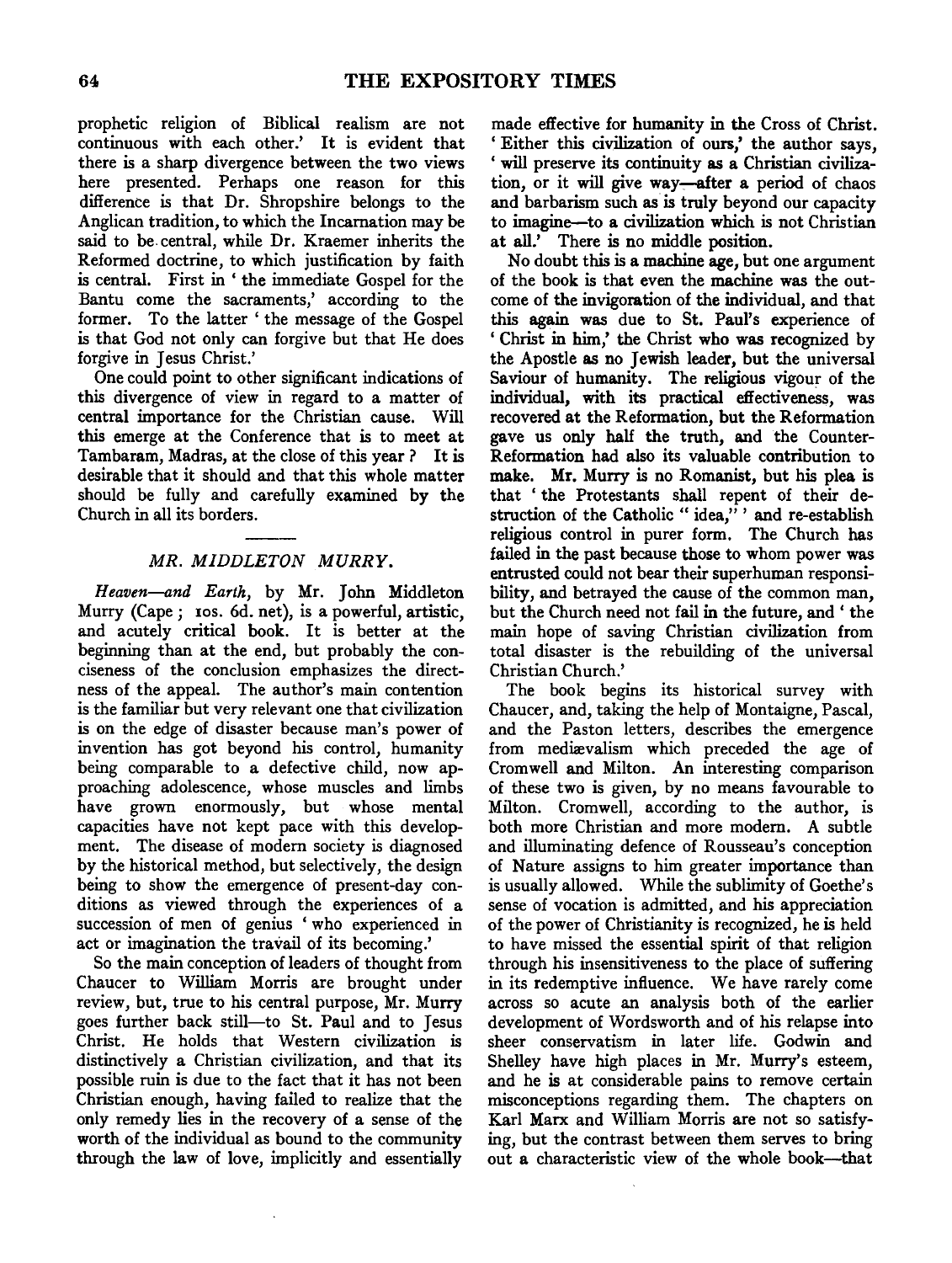revolution tending towards socialism is futile unless it begins in the heart and mind of man, unless, in other words, socialism becomes essentially a religion.

All those whom he has commemorated are, in the author's conception, the creators of the modem world, not of its body (which may be left to the technicians and the inventors and some of the scientists) but of its soul. The body of our presentday society, left to itself, is tearing itself to pieces, and there is all the more need for those who have striven to regenerate the world by the . divine vision which has revealed to them the essential gospel of the love of God in Christ.

#### *THE DIDACHE AND MONTANISM.*

There has been published for the Historical Society a learned volume entitled *The Riddle of the Didache* (S.P.C.K.; 12s. 6d. net). The author is the Rev. F. E. Vokes, Chaplain at Cranbrook School. Since 1883, when Philotheus Bryennius published at Constantinople the real ' Teaching of the Twelve Apostles,' the Didache, as being the one major discovery in early Church History, has become, to use Dr. Bigg's phrase, the ' spoiled child of criticism.' The problem of the Didache is, as Mr. Vokes says, whether it is 'a picture of the Church at the time when it was written, an antiquarian picture of the Church as it was some time in the past, or an imaginary picture.' In his opinion Armitage Robinson was right in holding that the writer of the Didache tries to give a picture of a Church in New Testament or 'apostolic' language, that he may bring out what is common to his Church and that of the New Testament. This theory is said to explain both the mixture of primitiveness and development that is found in the Didache and the few peculiarities we also find there. It makes the Didache an unusual sort of book, but perhaps on that very account the perplexed student will turn to it in hope.

Here is a brief account of some of Mr. Yokes's conclusions, based as these are on a very thorough and scholarly analysis of this ancient document. In compiling his book the writer of the Didache employs among other sources Bamabas, Hermas, and the New Testament. The probable date of the book is about the end of the second century A.D. In doctrine he is a moderate Montanist, and he attempts to express Montanism in ' apostolic ' terms, not to prove that Montanism is primitive Christianity. The Didache, in short, can only be set comfortably in the context of early Montanism.

# *PRAYER.*

Hear My Prayer (Hodder & Stoughton; 5s. net), is a book to help men to pray. All ambiguity as to the title may be removed if it is explained that here are no collected ' supplications,' nor forms of prayer, but essays on various aspects of the spiritual art. S. T. Coleridge called prayer the highest energy of which the human mind is capable. Part I. is The Answers that Come. Part 11. is The Difficulties that Hinder. There are instances to begin with of prayer in a slum tenement by Hugh Redwood, and of Sister Eva's experience, etc. There are illustrations culled from life of God's guidance, and some of the problems involved are dealt with by the Dean of St. Paul's. He remarks that there are people who seem to think that they can find the guidance of God by emptying their minds of all thought. There is no ground in the New Testament for this notion. Nevertheless, there are times when ' guidance ' seems to be given without the normal process of making up our minds. The faith in God which we learn from Christ is not a pretending that the causes of anxiety do not exist, but a conviction that the power is available to deal with them, and to make good out of them. Each chapter of the book is written by some specialist. The phases of the devout life are as many-sided as the writers' viewpoints. Some of them enlarge on the gift of moral power which prayer bequeathes, some on the reasons for a negative answer. Intellectual difficulties are met. The questions put are salient, and have relation to modem doubt. Moral enigmas are studied. The sense of disharmony is carefully analysed, and the deterring influence that it exerts to our advance to the throne of grace. Dr. Frank Buchman is reported to have said that after his conversion he wrote six letters to men whom he felt that he had wronged. He did not get six replies ; but he did receive a tremendous sense of personal release. Other sections give light on times and seasons, method, discipline, etc. There is a delightfully written Epilogue on Prayer and Life by Evelyn Underhill. The book runs on to over five hundred pages, closely packed. The quotations are apposite ; the reasoning is in many instances cogent ; the teaching is largely Scriptural. Ministers and teachers of religion will find in the volume fresh matter for discussions on this great theme. The unknown editor has to be congratulated on the symposium to which we are invited. 'Sir, there is no argument for prayer,' said Samuel Johnson. Yet here are pleas to which he would not have been ready to turn an unheeding ear. For, Carlyle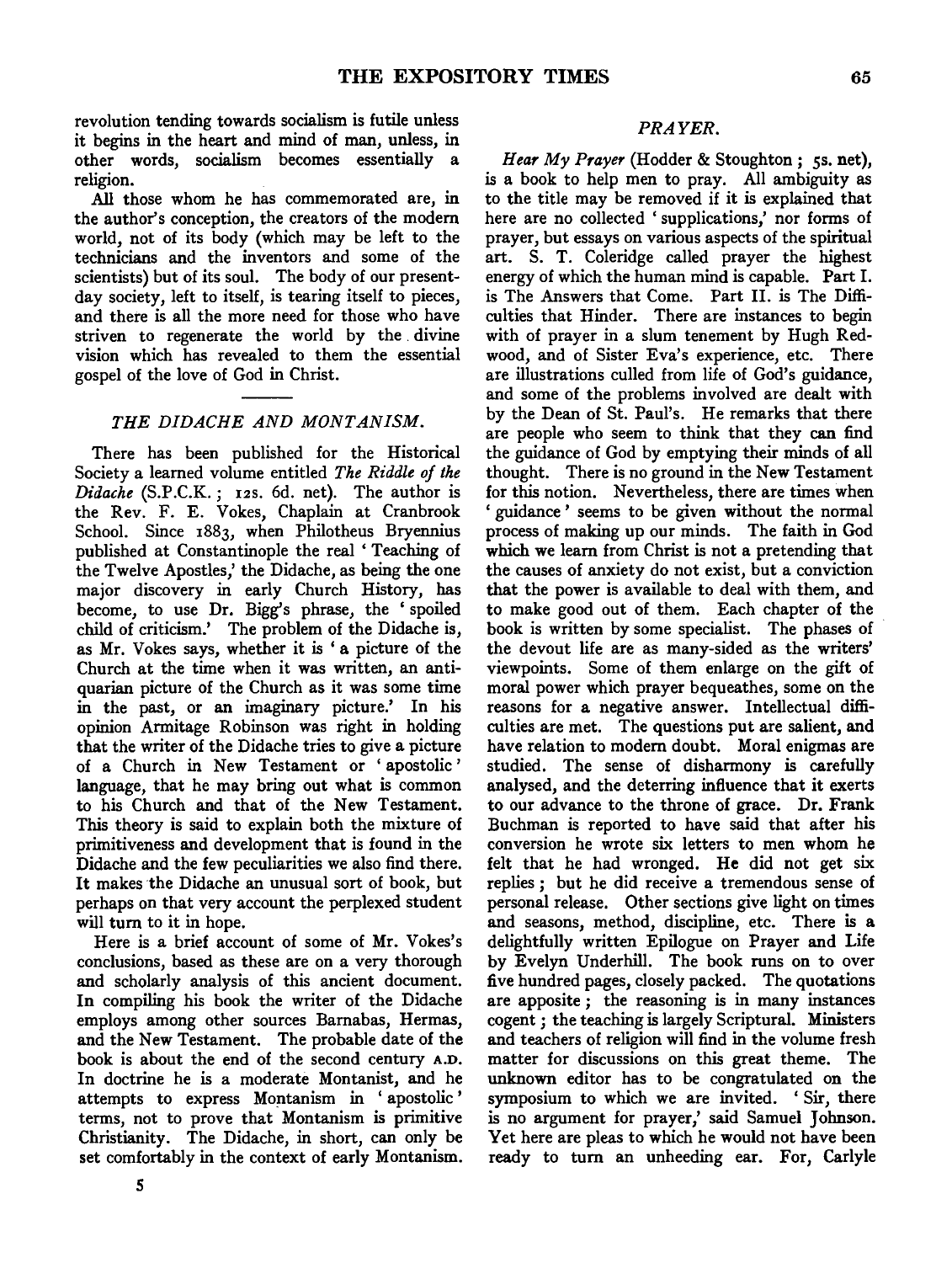penned a sentence in a letter to a friend that all devout souls endorse: 'Prayer is and remains the native and deepest impulse of the soul of man.'

## *THE DIVINITY OF JESUS CHRIST.*

*The Divinity of Jesus Christ,* by Professor John Martin Creed, D.D. (Cambridge University Press; 6s. net), contains the Hulsean Lectures for 1936. As indicated in the sub-title, it is in the main ' A Study in the History of Christian Doctrine since Kant.' It traces in an exceedingly instructive way the development of Christian thought from Schleiermacher and Hegel, through Strauss to Ritschl and the Barthian school. Only in the last lecture do we come to a constructive statement on the Divinity of Jesus Christ. Here the discussion is marked by caution and restraint. Quoting the dictum of Dr. Hort that ' no possible modification can be accepted as Christianity which contradicts the broad testimony of Scripture, and requires the rewriting of its most distinctive passages,' the writer affirms that the task of the Christian theologian must be to 'seek to understand, appropriate, and convey afresh the essential motives which lie behind those Apostolic teachings.' Three leading New Testament thoughts must find a place in the Church's doctrine of its Lord. These are beliefs in God as creative mind and will behind, as well as within, the world of sense experience, the significance of Jesus Christ as a revelation in time of the Eternal God, and the Apostolic conviction that He who was Jesus Christ was also the Divine agent in the creation of the world. ' The doctrine of a cosmic Christ is thus a development from the earliest form of faith, but, if the first step in faith was a right one, it was a right development.'

The Rev. W. Bryn Thomas has a mind of his own and a vigorous way of expressing it. In *Religion: Institutional and Personal* (Allenson; 2s. 6d. net) he has given nine sermons preached on special occasions in the Church of England. They embody the conviction that ' much of what fails to *conform* with the *acknowledged forms* of Christianity -whether in organisation or in doctrine-can lay claim to being religious in the highest and the best sense.' In dealing with international disputes the writer maintains that 'the task of deciding any dispute must be taken out of the hands of the dis- putants and placed in the hands of a third party.' What is to happen if one of the disputants refuses

<u> 2001 - 2001 - 2002 - 2003 - 20</u>

to arbitrate, and how is the power to be taken out of his hands?-on these points no light is given. The writer's views may not always be acceptable, but his book is very lucid and fitted to stimulate thought.

The Rev. Elbert Russell, who is Dean of the School of Religion in Duke University, has issued a second volume entitled, *More Chapel Talks*  (Cokesbury Press, Nashville; \$1.50). It contains over fifty very short addresses on religious and Christian themes. They are written in a clear and pleasant style, and are illustrated by apt quotations and anecdotes. The writer is evidently a Pacifist, as he is quite entitled to be, but his picture of the grossness of the soldier's life is greatly overdrawn. The Allied troops in France were not such sensual<br>brutes as he implies.

*United Christian Front,* edited by Sir Henry S. Lunn (Heffer; 3s. 6d. net), contains the record of 'A Discussion on the Hellenic Travellers' Club Cruise, February-March 1938.' Discussion is hardly the right word, for the papers read were prepared quite independently of each other, and no account is given of how they were received or criticised. The situation was an interesting one. Sir Henry Lunn gathered a distinguished company and succeeded in getting papers from four members of the Church of Rome. Among others who took part may be mentioned the Bishop of Southwark, Dean Inge, Principal Cairns, Lord Polwarth, and Dr. Rattenbury. The general idea which prompted the Conference was the urgent need for the forces of the Christian Church to stand shoulder to shoulder in face of the rampant materialism of the age and the claims of the Totalitarian State. The papers read, as one would expect from the distinction of their authors, contain much that is wise, timely, and deeply Christian. At the close of the discussions a short statement was drawn up indicating points which the speakers regarded as of fundamental importance, such as Christian co-operation without waiting for organic Church union; definite resistance to Totalitarian claims; the application of Christian principles to political and international affairs ; and the obligation to help persecuted fellow-Christians.

Principal Nathaniel Micklem has done well to recall us by means of the little volume he has edited, called *A Book of Personal Religion* (Independent Press; 35. 6d. net), to the teaching of some of the spiritual classics on which, next to the

 $\mathcal{L}$